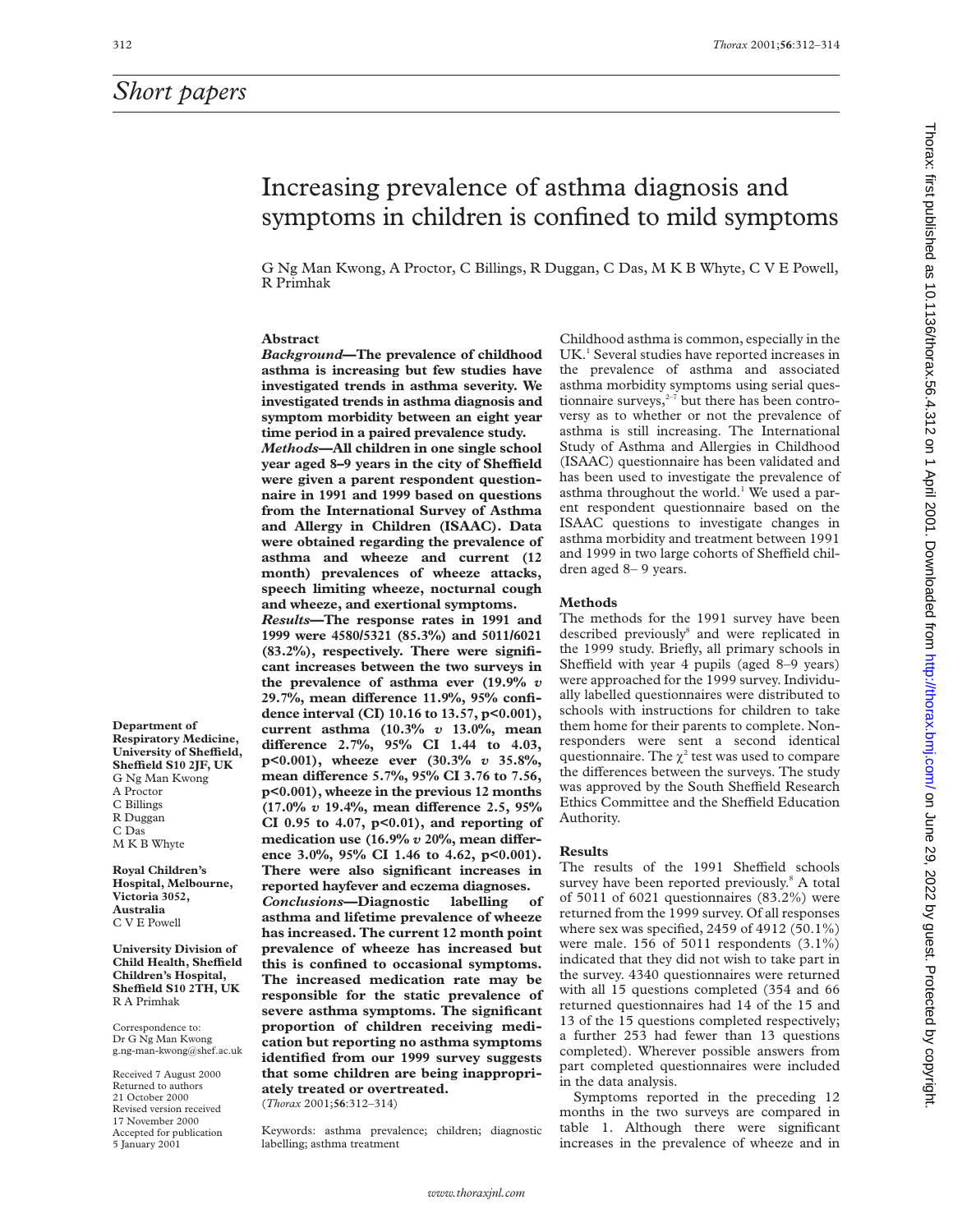*Table 1 Prevalence of asthma and asthma morbidity symptoms in 1991 and 1999*

|                                       | Survey year       |                   |                                   |            |
|---------------------------------------|-------------------|-------------------|-----------------------------------|------------|
|                                       | 1991              | 1999              | % change (95% CI)                 | p value    |
| Wheeze in previous 12 months          | 771/4563 (17.0%)  | 932/4803 (19.4%)  | $+2.51(0.95 \text{ to } 4.07)$    | < 0.01     |
| Wheeze ever                           | 1376/4564 (30.3%) | 1720/4810 (35.8%) | $+5.66$ (3.76 to 7.56)            | < 0.001    |
| Current asthma $*$                    | 466/4539 (10.3%)  | 624/4800 (13.0%)  | $+2.73$ (1.44 to 4.03)            | < 0.001    |
| Asthma ever                           | 811/4543 (17.9%)  | 1428/4806 (29.7%) | $+11.86(10.16 \text{ to } 13.57)$ | < 0.001    |
| Wheeze attacks $1-3$ /year            | 438/4560 (9.6%)   | 551/4766 (11.6%)  | $+1.96(0.71$ to 3.20)             | < 0.001    |
| Wheeze attacks >3/year                | 324/4560 (7.1%)   | 353/4766 (7.4%)   | $+0.30$ (-0.75 to 1.35)           | NSD.       |
| Nocturnal wheeze at least once a week | 220/4548 (4.8%)   | 251/4757 (5.3%)   | $+0.44$ (-0.45 to 1.33)           | <b>NSD</b> |
| Nocturnal cough at least once a week  | 361/4435 (8.1%)   | 392/4784 (8.2%)   | $+0.05$ (-1.06 to 1.17)           | <b>NSD</b> |
| Frequent exertional wheeze or cough   | 174/4493 (3.9%)   | 217/4901 (4.4%)   | $+0.55$ (-0.25 to 1.36)           | <b>NSD</b> |
| Speech limiting wheeze in last year   | 136/4558 (3.0%)   | 125/4749 (2.6%)   | $-0.4$ (-1.04 to 0.30)            | <b>NSD</b> |
| Eczema ever                           | 820/4523 (18.1%)  | 1497/4809 (31.1%) | $+13.0$ (11.27 to 14.72)          | < 0.001    |
| Havfever ever                         | 554/4508 (12.3%)  | 787/4802 (16.4%)  | $+4.1$ (2.68 to 5.2)              | < 0.001    |

Data are shown as number/denominator (%).

 $CI =$  confidence interval;  $NSD =$  no significant difference.

\*Defined by a positive answer to the question "Does your child have asthma at present?"

asthma diagnosis, the increase was confined to wheeze  $\leq 3$  times yearly; more frequent symptoms were unchanged. Current wheeze, lifetime wheeze, current asthma (defined by a positive answer to the question "Does your child have asthma at present?"), and lifetime asthma were significantly higher in boys than in girls (21.4% *v* 17.4% (p<0.001), 38.8% *v* 33.0% (p<0.001), 14.0% *v* 12.0% (p<0.01), and 32.6% *v* 27.1% (p<0.001), respectively).

Overall, in the 1999 survey 939 of 4700 children (20.0%) were reported to be taking asthma medication compared with 768 of 4533 children  $(16.9\%)$  in 1991 (mean difference 3.0%, 95% confidence interval (CI) 1.46 to 4.62, p<0.001). Medication details for children with diagnosed asthma were available in 422 children in 1991 and 487 in 1999. Between surveys inhaled corticosteroid usage increased from 34.4% to 66.1% (p<0.001), inhaled bronchodilator usage increased from 79.6% to 92.8% (p<0.001), and sodium cromoglycate usage decreased from 23.2% to 3.7% (p<0.001). Notably, in the 1999 survey we found that 249 of 931 children (26.7%) receiving asthma medication reported no wheezing in the last 12 months; even in those taking regular inhaled corticosteroids this figure was 19.4%. A further 192 (20.6%) children receiving asthma medication were reported not to have a current diagnosis of asthma.

#### **Discussion**

We have shown increases in the prevalences of reported wheeze, diagnosed asthma, and reported eczema and hayfever in 8–9 year old Sheffield children between 1991 and 1999. The point prevalence of wheeze in the past 12 months increased by an absolute value of 2.4% over 8 years. This increase could be due to methodological or response variations, changes in parental or doctor behaviour, in either labelling or treatment, or a genuine change in inherent susceptibility or in environmental factors. We have used consistent methodology and achieved good response rates, so it is unlikely that these differences could be due to differences in methodology or population characteristics. Similarly, the response rates of 85.3% in 1991 and 83.3% in 1999 suggest that any bias due to non-responders is minimal.

Our observations are supported by a number of previous studies.2–7 Burr *et al* studied two cohorts of 12 year old children using questionnaire and exercise provocation tests 15 years apart between  $1973$  and  $1988<sup>2</sup>$ . The point prevalence of "wheeze ever" increased from 17% to 22% and "current asthma" from 4% to 9%. Between 1964 and 1989 asthma in Aberdeen school children increased from 4.1% to 10.1%<sup>4</sup> and a repeat survey in 1994 reported a further rise to 19.6% with, in contrast to our study, an increase in asthma severity.<sup>6</sup> Venn *et al* reported cross sectional survey data between 1988 and 1995 which showed absolute increases in lifetime and 12 month wheeze prevalences and diagnosed asthma in children aged  $4-11$  years.<sup>7</sup> These studies have suggested that the asthma prevalence rate has continued to rise and that this cannot be ascribed solely to diagnostic labelling, in contrast to the observations of Hill *et al*. <sup>3</sup> Magnus and Jaakkola consider that information biases and changes in diagnostic labelling might explain the increases in wheeze and asthma seen in other repeated surveys and have suggested that "objective measures" should be used.<sup>9</sup> Since we have previously shown that the free running exercise test had much poorer reproducibility than questionnaire data, $10$  we decided not to include such a measure in our initial survey.

Our results suggest that the increase in wheezing is largely due to infrequent and minor wheezing symptoms. This might be because of increased perception or reporting of wheezing, or a genuine increase in minor wheezing. The prevalence of diagnosed eczema and hayfever in Sheffield has also increased significantly, in keeping with other studies.<sup>24</sup> This continuing increase in atopic disease may also be contributing to the rising prevalence of wheeze. An alternative explanation for the increase in wheeze and asthma apparently being confined to mild cases could be the increased use of inhaled corticosteroids. This is supported by the increase in reported medication usage in asthmatic children. In a population prevalence study in children aged 7.5–8.5 years from a single London borough, the prevalence of frequent wheeze attacks was unchanged between 1978 and 1991 while markers of severe asthma fell over the same period.<sup>5</sup> The authors concluded that this finding was due to an "improvement in treatment received by wheezy children". However, our findings suggest that at least some of the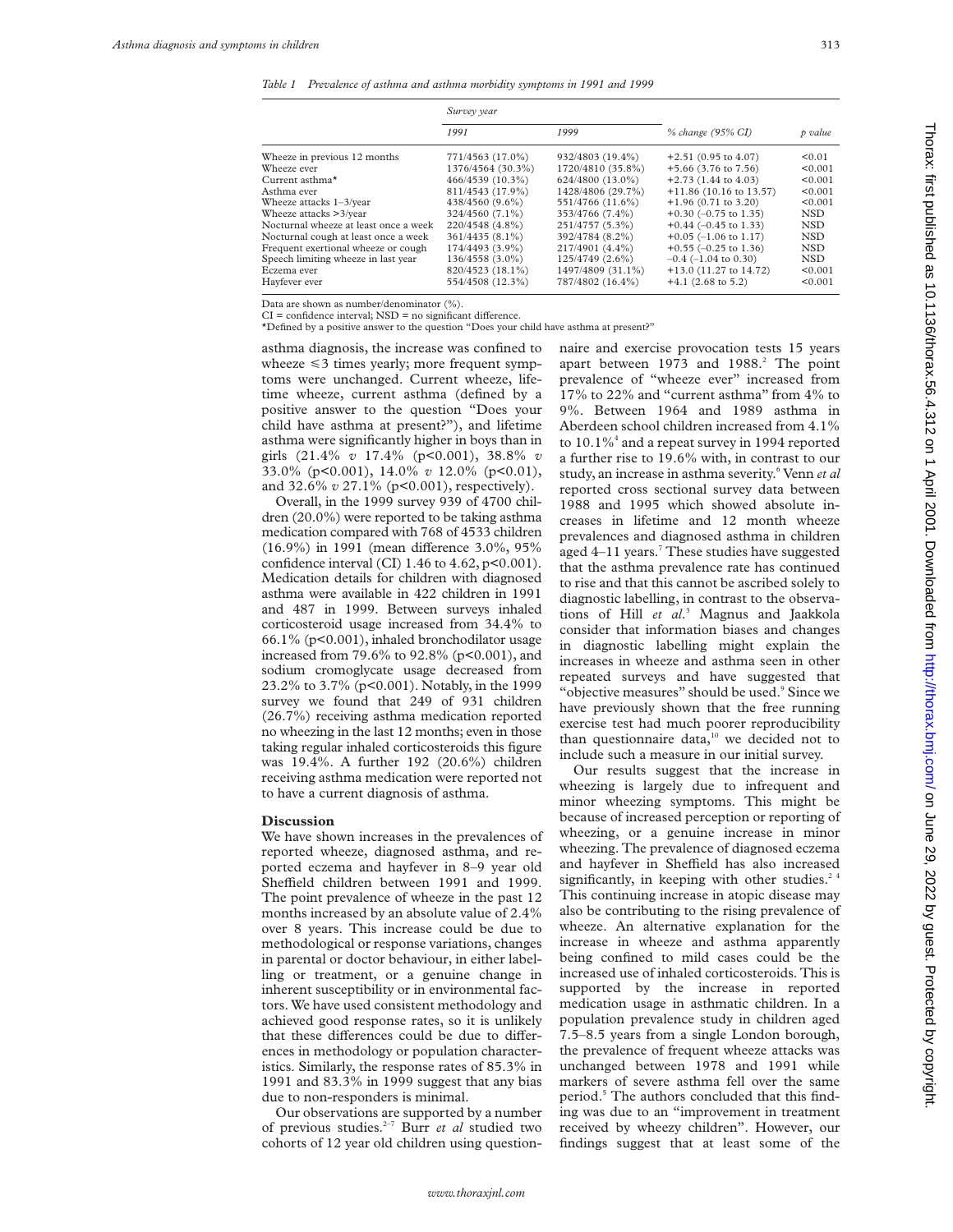apparent increase may be due to changes in the perception of minor wheezing symptoms.

A final point to be noted in our results is the high use of asthma medication in children who lack either a recent history of wheeze or a diagnosis of asthma. This suggests that asthma is being overtreated or overdiagnosed in a significant number of children and reinforces the need to review and step down asthma treatment in children when symptom control is adequate.

In conclusion, our results suggest an increase in the prevalence of both diagnosed asthma and current wheeze between 1991 and 1999 in 8–9 year old Sheffield children. This appears to be due to the combination of an increase in minor wheeze symptoms and a rise in diagnostic labelling. We found no significant change in asthma severity. Although this may be due in part to an increase in prescription of antiinflammatory medication, the large number of children without current wheeze who are receiving asthma medication suggests that there may be significant overtreatment of children with such drugs.

We would like to thank the schools and parents who contributed to the study and Clare Billings, Simon Billings, and Sarah Primhak for their help with data input.

Funding: GNMK, RD, and CG received salary support from GlaxoWellcome (for an unrelated clinical study) and AP from the Special Trustees of the former United Sheffield Hospitals. Conflict of interests: none.

- 1 The International Study of Asthma and Allergies in Childhood (ISAAC) Steering Committee. Worldwide variation in prevalence of symptoms of asthma, allergic rhinocon-<br>innctivitis, and atopic eczema: ISAAC. *Lancet* junctivitis, and atopic eczema: ISAAC. *Lancet* 1998;**351**:1225–32.
- 2 Burr ML, Butland BK, King S, *et al.* Changes in asthma prevalence: two surveys 15 years apart. *Arch Dis Child* 1989;**64**:1452–6.
- 3 Hill R, Williams J, Tattersfield A, *et al.* Change in use of asthma as a diagnostic label for wheezing illness in schoolchildren. *BMJ* 1989;**299**:898.
- 4 Ninan TK, Russell G. Respiratory symptoms and atopy in Aberdeen schoolchildren: evidence from two surveys 25 years apart. *BM*7 1992;304:873-5. years apart. *BMJ* 1992;**304**:873–5.
- 5 Anderson HR, Butland BK, Strachan DP. Trends in prevalence and severity of childhood asthma. *BMJ* 1994;**308**: 1600–4.
- 6 Omran M, Russell G. Continuing increase in respiratory symptoms and atopy in Aberdeen schoolchildren. *BMJ* 1996;**312**:34.
- 7 Venn A, Lewis S, Cooper M, *et al.* Increasing prevalence of wheeze and asthma in Nottingham primary schoolchildren 1988–1995. *Eur Respir J* 1998;**11**:1324–8.
- 8 Powell CV, Primhak RA. Asthma treatment, perceived respiratory disability, and morbidity. *Arch Dis Child* 1995;**72**:209–13.
- 9 Magnus P, Jaakkola JJ. Secular trend in the occurrence of asthma among children and young adults: critical appraisal of repeated cross sectional surveys. *BMJ* 1997;**314**:1795–9.
- 10 Powell CV, White RD, Primhak RA. Longitudinal study of free running exercise challenge: reproducibility. *Arch Dis Child* 1996;**74**:108–14.

*Thorax* 2001;**56**:314–316

**Manchester Adult Cystic Fibrosis Unit, South Manchester University Hospitals NHS Trust, Wythenshawe Hospital, Manchester M23 9LT, UK** C S Haworth A W Horrocks A K Webb

**Department of Medicine, University of Manchester, Manchester Royal Infirmary, Manchester M13 9WL, UK** P L Selby E B Mawer

**Clinical Radiology, Imaging Science and Biomedical Engineering, University of Manchester, Manchester M13 9PT, UK** J E Adams

Correspondence to: Professor A K Webb the5webbs@hotmail.com

Received 5 June 2000 Returned to authors 3 October 2000 Revised version received 8 November Accepted for publication 18 December 2000

# Effect of intravenous pamidronate on bone mineral density in adults with cystic fibrosis

C S Haworth, P L Selby, J E Adams, E B Mawer, A W Horrocks, A K Webb

#### **Abstract**

*Background—***Low bone mineral density (BMD) is prevalent in adults with cystic fibrosis. The aim of this study was to** assess the effect of intravenous pamidro**nate on BMD in these subjects.**

*Methods***—Patients were invited to participate if they had a BMD Z score of –2 or less in the lumbar spine, proximal femur, or distal forearm. Patients were randomised to receive either 30 mg intravenous pamidronate every 3 months + 1 g calcium daily (pamidronate group) or 1 g calcium daily (control group). All pancreatic insuYcient patients were prescribed oral vitamin D supplements.**

*Results***—After 6 months of treatment the pamidronate group (n=13) showed a significant increase in absolute BMD compared with the control group (n=15) in the** lumbar spine (mean difference 5.8% (CI 2.7% to 8.9%)) and total hip (mean differ**ence 3.0% (CI 0.3% to 5.6%)). However, the pamidronate group showed a reduction in BMD compared with the control** group in the distal forearm (mean differ**ence –1.7% (CI –3.7% to 0.3%)). The use of pamidronate was associated with a high incidence of bone pain in noncorticosteroid treated individuals.**

*Conclusion***—Intravenous pamidronate increases axial BMD in adults with cystic fibrosis, but the high incidence of bone pain associated with this treatment might limit its use.**

(*Thorax* 2001;**56**:314–316)

Keywords: cystic fibrosis; bone mineral density; osteoporosis; pamidronate; bisphosphonates

Low bone mineral density (BMD) is prevalent in adults with cystic fibrosis.<sup>12</sup> Biochemical and histomorphometric studies suggest that osteoblastic activity is reduced and that osteoclastic activity is increased.<sup>34</sup> As bisphosphonates are potent inhibitors of osteoclastic bone resorption, they are a logical therapeutic choice to treat adult cystic fibrosis patients with low BMD. The aim of this study was to assess the effect of intravenous pamidronate on BMD in adults with cystic fibrosis.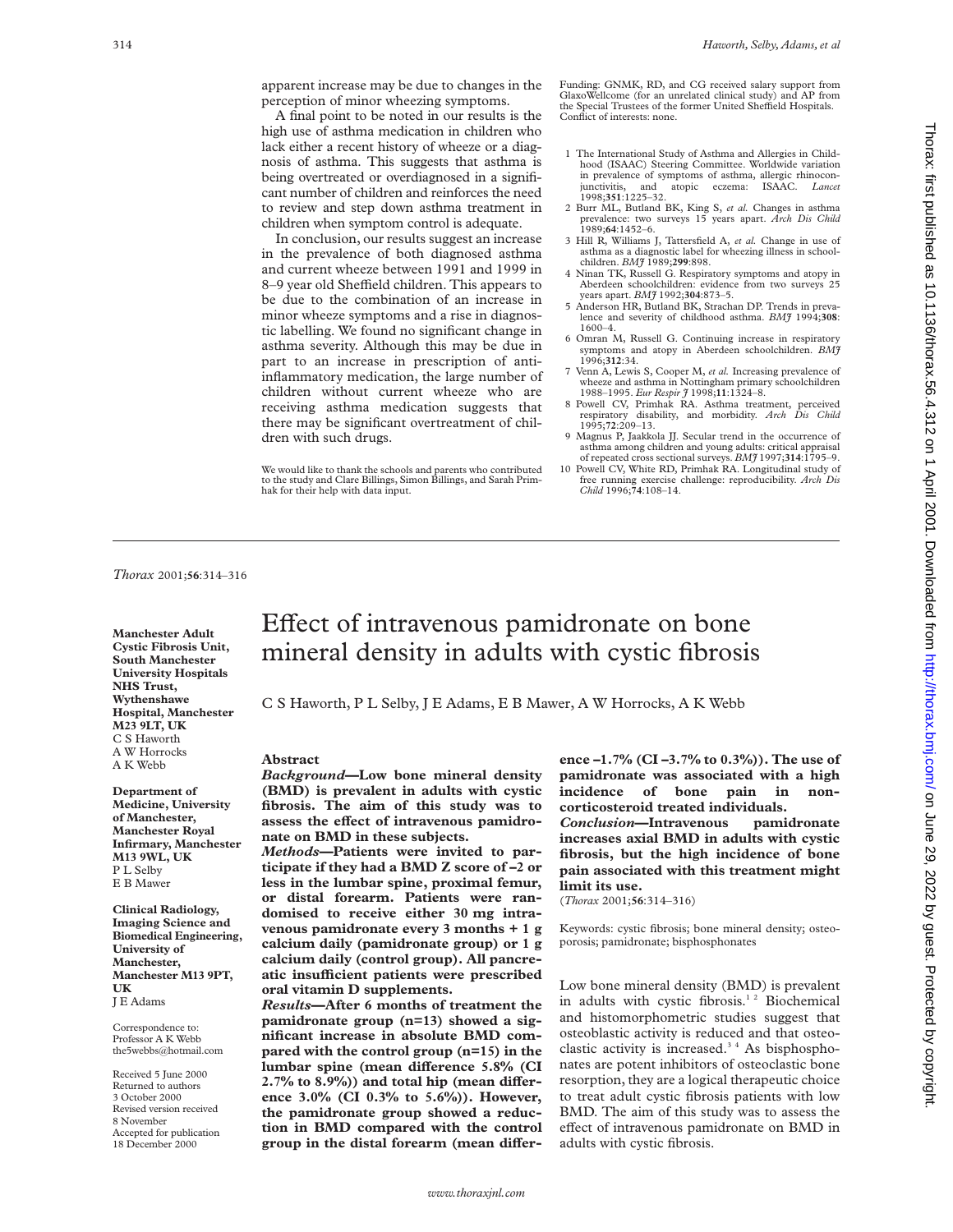# **Methods**

STUDY POPULATION

In 1998, after 1 year of follow up in a longitudinal BMD study, patients with cystic fibrosis aged 18 years of over who had a BMD Z score of –2 or less in the lumbar spine, proximal femur, or distal forearm were offered the option of participating in this treatment trial. Thirty one of the 44 eligible patients (70%) agreed to participate.

All patients were attending the Manchester Adult Cystic Fibrosis Unit and the diagnosis of cystic fibrosis was confirmed by gene analysis. The study was approved by the South Manchester research ethics committee and each patient provided written informed consent.

# STUDY DESIGN

Patients were randomised to receive for a 1 year period either 30 mg intravenous pamidronate (Aredia Dry Powder, Novartis, Camberley, Surrey, UK) every 3 months + 1 g calcium daily (Calcichew Forte, Shire Pharmaceuticals, Andover, Hants, UK) or 1 g calcium daily. All pancreatic insufficient patients were prescribed vitamin D supplements (900 IU daily) long term.

BMD was measured in the lumbar spine and proximal femur (total hip) by dual energy *x* ray absorptiometry (QDR 4500 Acclaim densitometer, Hologic, Waltham, Massachusetts, USA) and in the distal forearm by single energy *x* ray absorptiometry (Osteometer DTX-100 densitometer, Osteometer Meditech, Rødovre, Denmark) at the beginning and end of the study. The short term departmental precision for each bone densitometry technique was derived from repeated measurements in 10 subjects. Expressed as a coefficient of variation (CV), the short term precision was 1.1% in the lumbar spine, 1.3% in the total hip, and 1.0% in the distal forearm. The long term precision was derived from scanning an appropriate phantom, giving a CV of 0.63% for the Osteometer DTX-100 forearm scanner and 0.22% for the Hologic QDR 4500 scanner. The baseline BMD results were expressed as Z scores and the reference data were provided by the densitometer manufacturers. The percentage change in BMD over the treatment period was calculated from the absolute BMD values (g/cm2 ) recorded at the beginning and end of the study.

#### STATISTICAL ANALYSIS

Data were analysed using SPSS version 7.0 (SPSS Inc, Chicago, Illinois, USA). The continuous variables were normally distributed and summarised using the mean (SD) values. Differences between groups were identified using the unpaired Student's *t* test.

*Table 1 Percentage change in bone mineral density (g/cm2 ) after 6 months of treatment*

|                | Pamidronate group<br>$(n=13)$ | Control group<br>$(n=15)$ | Mean (95% CI) difference<br>in changes between groups | p value |
|----------------|-------------------------------|---------------------------|-------------------------------------------------------|---------|
| Lumbar spine   | $4.1\%$                       | $-1.7\%$                  | 5.8% (2.7% to 8.9%)                                   | 0.001   |
| Total hip      | 1.7%                          | $-1.3%$                   | 3.0% (0.3% to 5.6%)                                   | 0.029   |
| Distal forearm | $-1.1\%$                      | 0.6%                      | $-1.7\%$ (-3.7% to 0.3%)                              | 0.095   |

# **Results**

### PATIENT CHARACTERISTICS

Thirty one patients were recruited to the trial, none of whom had received bone sparing agents in the past. Fifteen patients were randomised to the pamidronate + calcium group (pamidronate group) and 16 patients were randomised to the calcium only group (control group). Three patients did not complete the study; one patient in each group died of respiratory failure and one patient in the pamidronate group received a double lung transplant.

On recruitment to the study the mean (SD) age, body mass index, and forced expiratory volume in one second in the pamidronate group compared with the control group were: 25.1 (6.3) *v* 26.9 (5.4) years (NS); 20.3 (2.4) *v* 21.8 (2.9) kg/m2 (NS); and 49.0 (18.1) *v* 52.7 (22.6)% predicted (NS), respectively. One patient in the control group was pancreatic sufficient. All other patients were prescribed long term oral vitamin D supplements (900 IU daily). On recruitment to the study the mean (SD) 25-hydroxyvitamin D level in the pamidronate group was 22.4 (18.5) ng/ml compared with 19.5 (10.5) ng/ml in the control group (NS). Of the patients who completed the trial, four in the pamidronate group and nine in the control group required one or more courses of oral corticosteroid therapy during the treatment period.

## BONE MINERAL DENSITY

The baseline BMD Z scores in the pamidronate and control groups were  $-2.2$  (1.1)  $v - 2.3$ (0.9) in the lumbar spine (NS), –2.0 (0.9) *v*  $-1.6$  (0.7) in the total hip (NS), and  $-1.7$  (0.9)  $v -1.4$  (0.8) in the distal forearm (NS). The percentage change in absolute BMD ( $g/cm<sup>2</sup>$ ) at each skeletal site during the treatment period is shown in table 1.

# ADHERENCE

Of the patients who completed the trial, all those in the pamidronate group received two pamidronate infusions during the 6 month treatment period and the mean (SD) adherence with calcium supplementation, calculated by a residual tablet count, was 75 (27)% in the pamidronate group and 76 (26)% in the control group (NS).

## ADVERSE EVENTS

As previously reported, $5$  11 of the 15 patients randomised to receive intravenous pamidronate developed moderate to severe bone pain after the first dose. None of the patients who developed bone pain were taking oral corticosteroid therapy at the time of pamidronate infusion.<sup>6</sup> However, three of the four patients (p=0.009) who were pain free had been taking 10–15 mg prednisolone long term (two for unstable lung disease and one for allergic bronchopulmonary aspergillosis). The pattern of bone pain was less consistent following the second pamidronate infusion; most patients experienced pain, but it was of a lesser severity. None of the patients in the control group developed bone pain. The duration of the trial